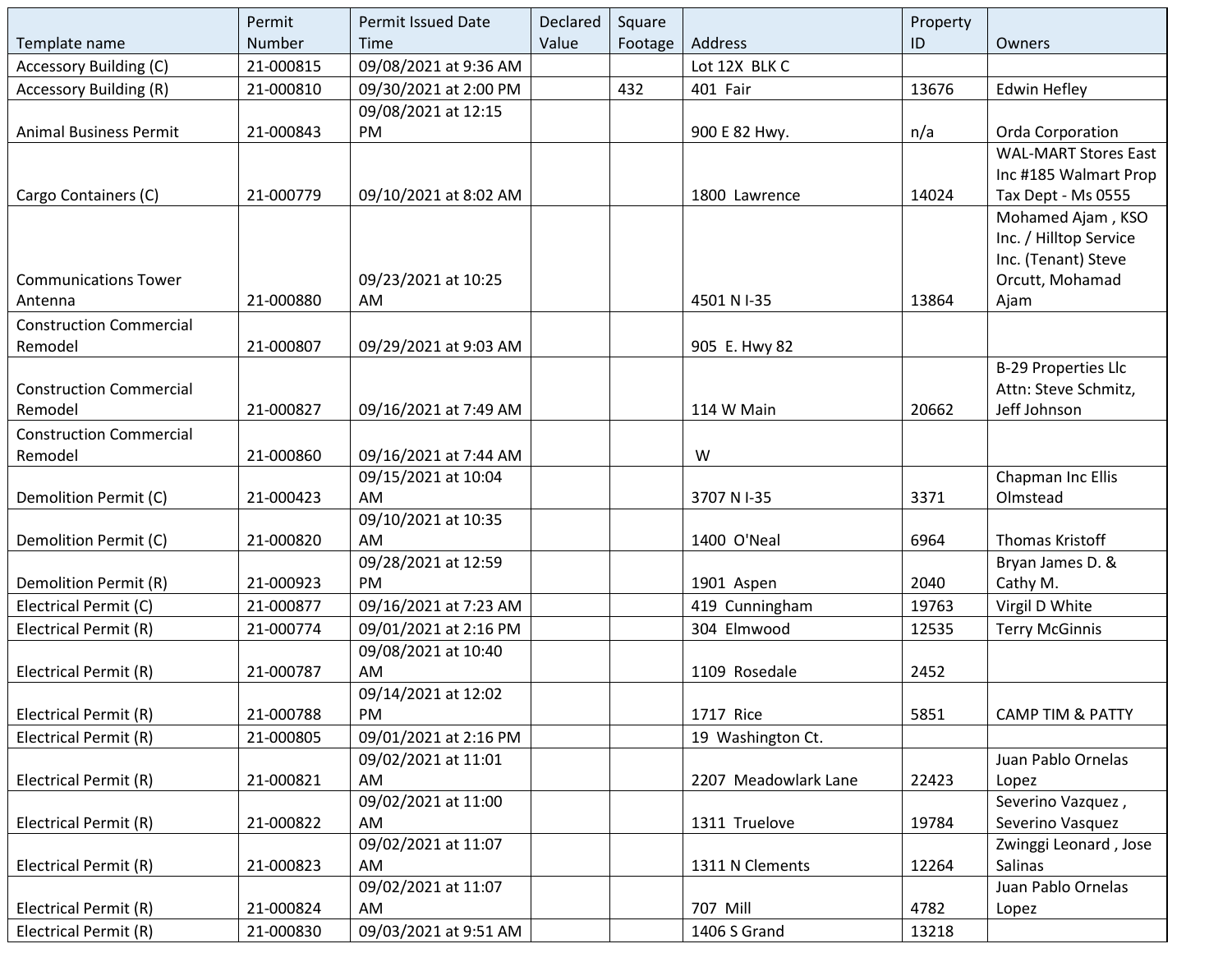|                                  |           | 09/03/2021 at 12:12   |              |                     |        | MCCLINTOCK HOMES              |
|----------------------------------|-----------|-----------------------|--------------|---------------------|--------|-------------------------------|
| Electrical Permit (R)            | 21-000833 | PM.                   |              | 1374 Green Field    | 149601 | <b>LLC</b>                    |
|                                  |           | 09/03/2021 at 12:09   |              |                     |        |                               |
| Electrical Permit (R)            | 21-000834 | <b>PM</b>             |              | 1370 Green Field    | 149602 | <b>Granite Industries LLC</b> |
| Electrical Permit (R)            | 21-000842 | 09/08/2021 at 8:35 AM |              | 901 S Taylor        | 8435   | Alfredo Huerta                |
|                                  |           |                       |              |                     |        | White Virgil, GBOH            |
| Electrical Permit (R)            | 21-000845 | 09/09/2021 at 8:54 AM |              | 1401 Lanius         | 9827   | Inc.                          |
|                                  |           | 09/13/2021 at 11:48   |              |                     |        |                               |
| Electrical Permit (R)            | 21-000847 | <b>AM</b>             |              | 304 Elmwood         | 12535  | <b>Terry McGinnis</b>         |
| Electrical Permit (R)            | 21-000852 | 09/09/2021 at 1:22 PM |              | 1372 Orange Blossom |        |                               |
| Electrical Permit (R)            | 21-000884 | 09/17/2021 at 2:49 PM |              | 20 Washington Ct.   |        |                               |
|                                  |           | 09/23/2021 at 11:21   |              |                     |        |                               |
| Electrical Permit (R)            | 21-000904 | AM                    |              | 504 Aspen           | 18739  | <b>Casillas Jose Marcos</b>   |
| Electrical Permit (R)            | 21-000906 | 09/23/2021 at 2:54 PM |              | 3405 Columbus       | 115236 | Long Tide Properties          |
| Electrical Permit (R)            | 21-000914 | 09/27/2021 at 8:20 AM |              | 3504 Columbus       | 115259 |                               |
| Electrical Permit (R)            | 21-000924 | 09/28/2021 at 1:47 PM |              | 11 Washington Ct.   |        |                               |
|                                  |           |                       |              |                     |        | Gainesville housing           |
| Electrical Permit (R)            | 21-000926 | 09/28/2021 at 1:53 PM |              | 8 Washington Ct.    |        | Authority                     |
| Electrical Validation Permit (C) | 20-001373 | 09/14/2021 at 9:24 AM |              | 1368 Orange Blossom |        | <b>McClintock Homes</b>       |
|                                  |           |                       |              |                     |        | Mcdonald's Of                 |
|                                  |           | 09/23/2021 at 10:13   |              |                     |        | Gainesville Texoma            |
| Electrical Validation Permit (C) | 21-000902 | AM                    |              | 514 W California    | 6648   | Area Mcdonald's               |
|                                  |           |                       |              |                     |        | Karl Klement                  |
| Fence Permit (R)                 | 21-000927 | 09/28/2021 at 2:36 PM |              | 1500 Moss           |        | Properties                    |
| Fence Permit (R)                 | 21-000936 | 09/30/2021 at 3:19 PM |              | 1804 Culberson      | 16825  | Ricardo Gonzalez              |
| Fire Alarm System                | 21-000778 | 09/22/2021 at 3:56 PM | $\mathbf{1}$ | 905 E Hwy 82        |        |                               |
|                                  |           |                       |              |                     |        | Mcdonald's Of                 |
|                                  |           |                       |              |                     |        | Gainesville Texoma            |
| Fire Sprinkler Permit            | 21-000837 | 09/07/2021 at 2:53 PM | 0            | 514 W California    | 6648   | Area Mcdonald's               |
| Flatwork (C)                     | 21-000814 | 09/08/2021 at 9:33 AM |              | Lot 12X BLK C       |        |                               |
|                                  |           | 09/15/2021 at 11:53   |              |                     |        | Robert & Paula                |
| Flatwork (C)                     | 21-000871 | AM                    |              | 2405 E Highway 82   | 22003  | Martinson                     |
| Flatwork (R)                     | 21-000931 | 09/30/2021 at 2:05 PM | 432          | 401 Fair            | 13676  | <b>Edwin Hefley</b>           |
|                                  |           |                       |              |                     |        | <b>KNIGHT FURNITURE</b>       |
| Mechanical Permit (C)            | 21-000819 | 09/02/2021 at 8:48 AM |              | 2003 E Hwy 82       | 11543  | CO LTD                        |
|                                  |           |                       |              |                     |        | Robert & Paula                |
| Mechanical Permit (C)            | 21-000901 | 09/23/2021 at 8:24 AM |              | 2405 E Highway 82   | 22003  | Martinson                     |
| <b>Mechanical Permit (R)</b>     | 21-000851 | 09/09/2021 at 1:17 PM |              | 1372 Orange Blossom |        |                               |
|                                  |           |                       |              |                     |        | Juan Pablo Ornelas            |
| <b>Mechanical Permit (R)</b>     | 21-000872 | 09/15/2021 at 2:12 PM |              | 707 Mill            | 4782   | Lopez                         |
| <b>Mechanical Permit (R)</b>     | 21-000925 | 09/30/2021 at 1:18 PM |              | 400 N Denton        | 20642  |                               |
| <b>Mechanical Permit (R)</b>     | 21-000934 | 09/30/2021 at 1:27 PM |              | 415 S Clements      | 15568  | Faction 916 LLC               |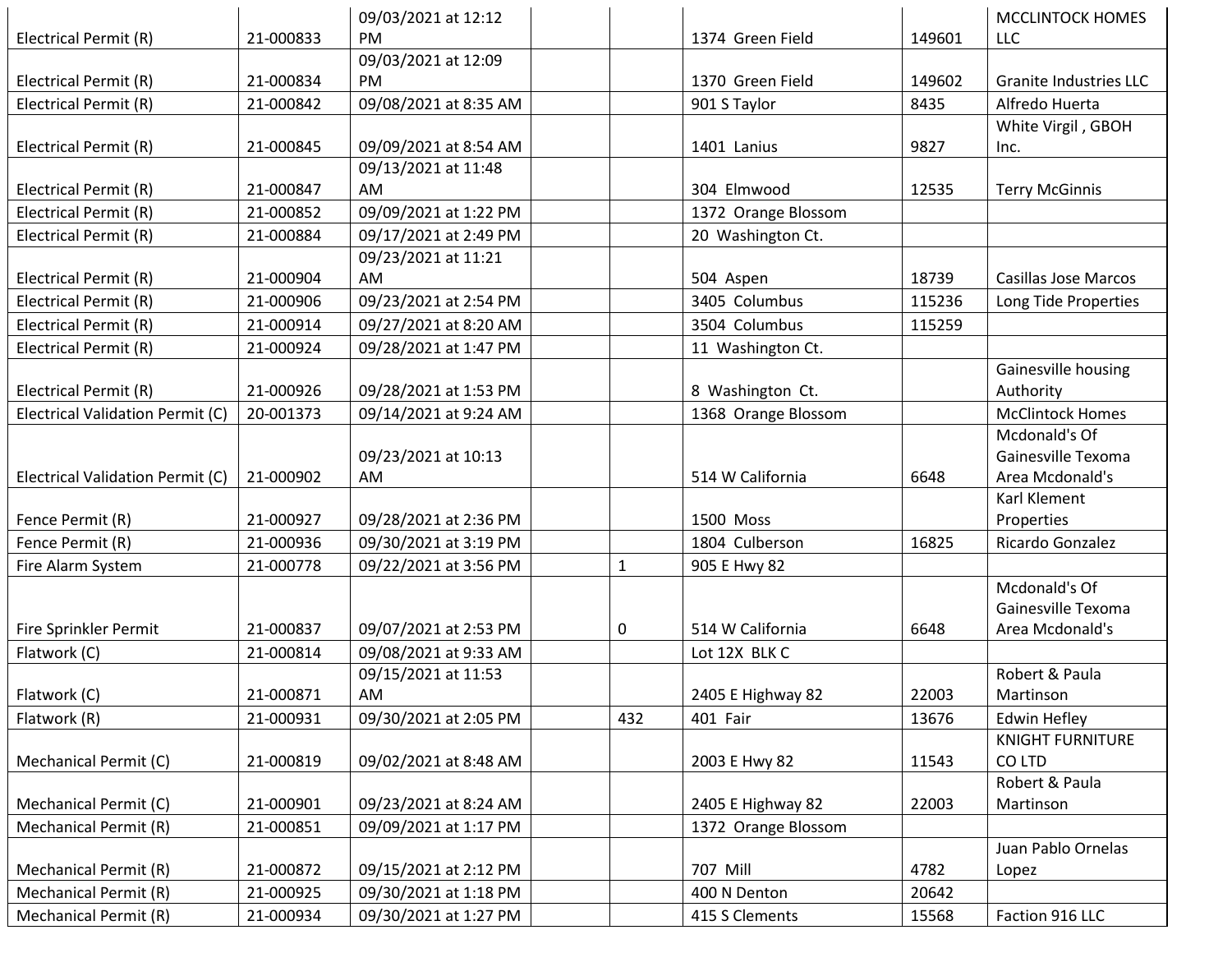| <b>Mechanical Validation Permit</b> |           |                       |      |                      |        |                            |
|-------------------------------------|-----------|-----------------------|------|----------------------|--------|----------------------------|
| (C)                                 | 20-001374 | 09/14/2021 at 9:25 AM |      | 1368 Orange Blossom  |        | <b>McClintock Homes</b>    |
|                                     |           |                       |      |                      |        | Mcdonald's Of              |
| <b>Mechanical Validation Permit</b> |           | 09/23/2021 at 10:07   |      |                      |        | Gainesville Texoma         |
| (C)                                 | 21-000903 | AM                    |      | 514 W California     | 6648   | Area Mcdonald's            |
|                                     |           |                       |      |                      |        | Jimmy Head & Heather       |
| Moss Lake Dock Permit               | 21-000105 | 09/24/2021 at 1:25 PM |      | 146 Hilldring Dr.    | 149674 | Robison                    |
|                                     |           |                       |      |                      |        | Drain Woodrow Lewis        |
| <b>New Residential</b>              | 21-000754 | 09/07/2021 at 1:46 PM | 1645 | 912 S Morris         | 10115  | Etal                       |
| <b>New Residential</b>              | 21-000755 | 09/07/2021 at 1:43 PM | 1642 | 910 S Morris         | 10115  | <b>Ron Strebeck</b>        |
|                                     |           | 09/28/2021 at 10:14   |      |                      |        | Krahl Marvin G. &          |
| <b>New Residential</b>              | 21-000785 | AM                    | 1226 | 2311 Jodi Lane       | 24527  | Carla                      |
|                                     |           |                       |      |                      |        | Krahl Marvin G. &          |
|                                     |           | 09/28/2021 at 10:26   |      |                      |        | Carla Jean Ira Gnb Tr,     |
| <b>New Residential</b>              | 21-000790 | AM                    | 1226 | 2327 Jodi Lane       | 24535  | <b>Ameritex Homes LLC</b>  |
|                                     |           | 09/28/2021 at 10:51   |      |                      |        | Krahl Marvin G. &          |
| New Residential                     | 21-000791 | AM                    | 1535 | 2329 Jodi Lane       | 24536  | Carla Jean Ira Gnb Tr      |
|                                     |           |                       |      |                      |        | Krahl Marvin G. &          |
|                                     |           | 09/28/2021 at 11:33   |      |                      |        | Carla Jean Ira Gnb Tr,     |
| New Residential                     | 21-000792 | AM                    | 1535 | 2333 Jodi Lane       | 24538  | <b>Ameritex Homes LLC</b>  |
|                                     |           | 09/28/2021 at 10:59   |      |                      |        | Krahl Marvin G. &          |
| <b>New Residential</b>              | 21-000793 | AM                    | 1226 | 2331 Jodi Lane       | 24537  | Carla Jean Ira Gnb Tr      |
| New Residential                     | 21-000797 | 09/21/2021 at 2:27 PM | 2381 | 1216 S Clements      | 3812   |                            |
|                                     |           | 09/13/2021 at 12:14   |      |                      |        | Juan Carlos Onzura         |
| New Residential                     | 21-000813 | PM                    | 2229 | 1408 Jean            | 13562  | Sosa                       |
|                                     |           |                       |      |                      |        | Krahl Marvin G. &          |
|                                     |           | 09/28/2021 at 10:41   |      |                      |        | Carla Jean Ira Gnb Tr,     |
| <b>New Residential</b>              | 21-000864 | AM                    | 1535 | 2325 Jodi Lane       | 24534  | <b>Ameritex Homes LLC</b>  |
|                                     |           |                       |      |                      |        | <b>North Central Texas</b> |
| Plumbing Permit (C)                 | 21-000869 | 09/15/2021 at 9:23 AM |      | 1525 W California    | 25174  | College                    |
|                                     |           |                       |      |                      |        | Robert & Paula             |
| Plumbing Permit (C)                 | 21-000887 | 09/20/2021 at 8:27 AM |      | 2405 E Highway 82    | 22003  | Martinson                  |
|                                     |           |                       |      |                      |        | Zwinggi Leonard, Jose      |
| Plumbing Permit (R)                 | 21-000817 | 09/01/2021 at 2:05 PM |      | 1311 N Clements      | 12264  | Salinas                    |
|                                     |           |                       |      |                      |        | Juan Pablo Ornelas         |
| Plumbing Permit (R)                 | 21-000818 | 09/02/2021 at 9:19 AM |      | 2207 Meadowlark Lane | 22423  | Lopez                      |
| Plumbing Permit (R)                 | 21-000850 | 09/09/2021 at 1:10 PM |      | 1372 Orange Blossom  |        |                            |
| Plumbing Permit (R)                 | 21-000853 | 09/09/2021 at 1:23 PM |      | 1357 Green Field Dr. |        |                            |
| Plumbing Permit (R)                 | 21-000854 | 09/09/2021 at 1:36 PM |      | 1361 Green Field Dr. |        |                            |
| Plumbing Permit (R)                 | 21-000855 | 09/09/2021 at 1:39 PM |      | 1378 Green Field     |        |                            |
|                                     |           | 09/14/2021 at 12:31   |      |                      |        |                            |
| Plumbing Permit (R)                 | 21-000863 | PM                    |      | 306 Hillside         | 4575   |                            |
|                                     |           |                       |      |                      |        |                            |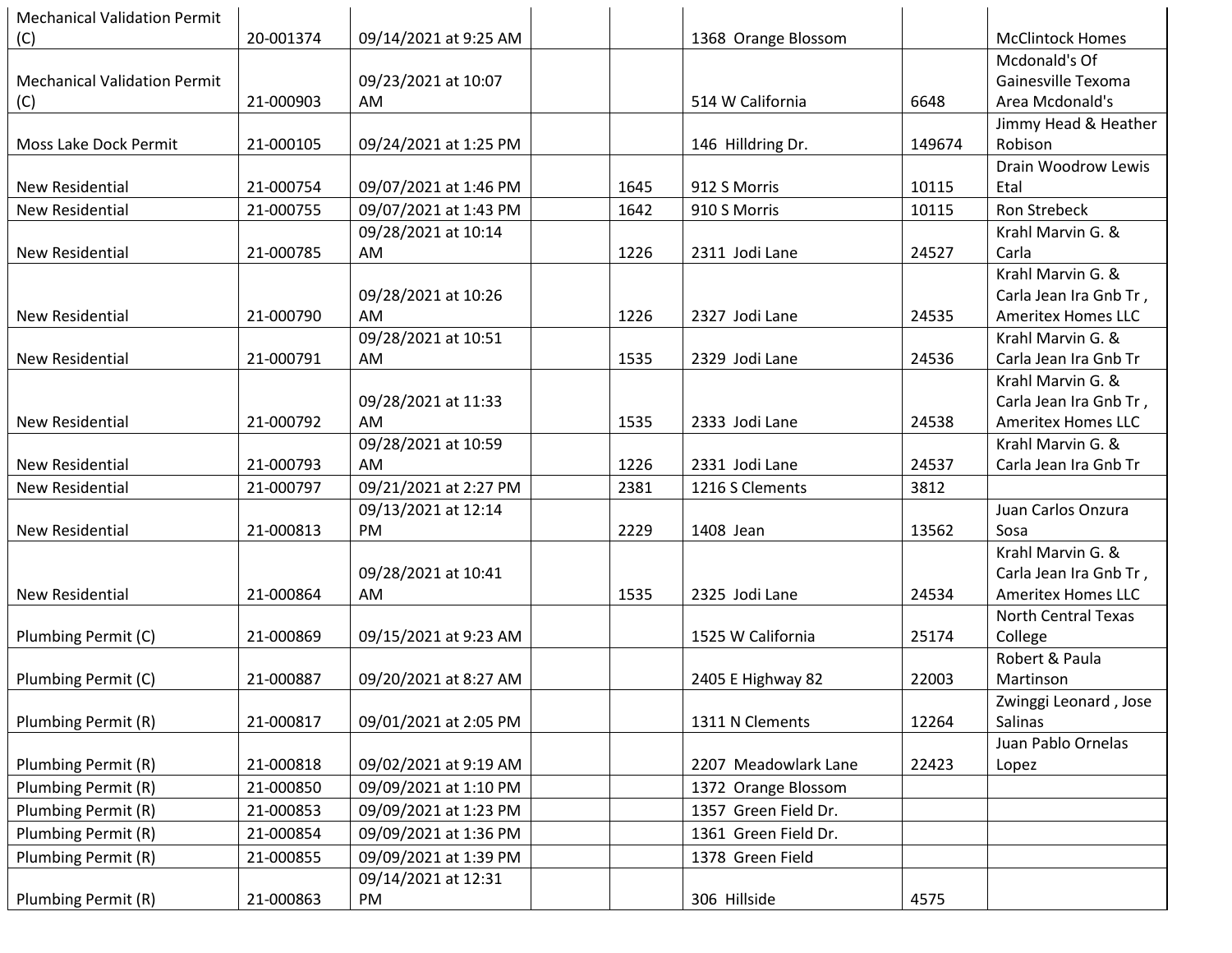|                                |           | 09/15/2021 at 10:21       |     |                           |        |                                     |
|--------------------------------|-----------|---------------------------|-----|---------------------------|--------|-------------------------------------|
| Plumbing Permit (R)            | 21-000870 | AM                        |     | 1714 Morningside          | 5411   | STALLONS, JORDAN                    |
| Plumbing Permit (R)            | 21-000873 | 09/20/2021 at 8:48 AM     |     | 607 Lynch                 | 2602   | <b>Hughes Elton</b>                 |
|                                |           |                           |     |                           |        | Harriman Equipment                  |
| Plumbing Permit (R)            | 21-000883 | 09/17/2021 at 1:33 PM     |     | 803 N Commerce            | 10017  | Inc J. Bezner Inc                   |
| Plumbing Permit (R)            | 21-000885 | 09/17/2021 at 2:42 PM     |     | 1410 Natalie              | 15415  | Downe David Michael                 |
| Plumbing Permit (R)            | 21-000891 | 09/20/2021 at 3:58 PM     |     | 706 S Clements            | 2057   |                                     |
|                                |           |                           |     |                           |        | Alonso Margarita &                  |
| Plumbing Permit (R)            | 21-000895 | 09/21/2021 at 3:43 PM     |     | 1424 Myrtle               | 5884   | Jesus Alonso & Aleja                |
|                                |           |                           |     |                           |        | <b>INTEGRITY CPAC</b>               |
| Plumbing Permit (R)            | 21-000900 | 09/23/2021 at 7:27 AM     |     | 1514 Truelove             | 3240   | <b>INVESTMENTS LLC</b>              |
|                                |           |                           |     |                           |        | Cunningham Kenneth                  |
|                                |           |                           |     |                           |        | & Marie Cunningham                  |
| Plumbing Permit (R)            | 21-000920 | 09/28/2021 at 9:22 AM     |     | 1408 Rice                 | 4365   | Revoc Liv Trust                     |
| Plumbing Validation Permit (C) | 21-000789 | 09/16/2021 at 1:59 PM     |     | 2094 Westaire Dr          |        |                                     |
|                                |           |                           |     |                           |        | Mcdonald's Of<br>Gainesville Texoma |
|                                | 21-000905 | 09/23/2021 at 10:10<br>AM |     | 514 W California          | 6648   | Area Mcdonald's                     |
| Plumbing Validation Permit (C) | 21-000928 |                           |     |                           |        |                                     |
| Plumbing Validation Permit (C) |           | 09/29/2021 at 8:43 AM     |     | 917 N Grand               | 14302  | Ryan Hall<br>Cervantes Pedro &      |
| <b>Residential Addition</b>    | 21-000831 | 09/03/2021 at 1:55 PM     | 366 | 1514 Belcher              | 4804   | Anjelica                            |
|                                |           | 09/30/2021 at 11:24       |     |                           |        |                                     |
| <b>Residential Addition</b>    | 21-000886 | AM                        | 280 | 2012 Stanford             | 6443   | Ricky & Paula Kerr                  |
|                                |           | 09/09/2021 at 10:03       |     |                           |        | White Virgil, GBOH                  |
| <b>Residential Remodel</b>     | 21-000798 | AM                        |     | 1401 Lanius               | 9827   | Inc.                                |
| <b>Residential Remodel</b>     | 21-000844 | 09/13/2021 at 3:23 PM     |     | 306 Hillside              | 4575   |                                     |
| <b>Residential Remodel</b>     | 21-000856 | 09/10/2021 at 3:11 PM     |     | 610 N Ritchey             | 19950  | Shugart Allan W.                    |
|                                |           | 09/20/2021 at 10:40       |     |                           |        |                                     |
| <b>Residential Remodel</b>     | 21-000889 | AM                        |     | 337 Cunningham            | 5762   | John Hand, John Hand                |
|                                |           | 09/20/2021 at 12:59       |     |                           |        | <b>Integrity CPAC</b>               |
| <b>Residential Remodel</b>     | 21-000890 | <b>PM</b>                 |     | 1014 N Dixon              | 20381  | <b>Investments LLC</b>              |
| <b>Residential Remodel</b>     | 21-000899 | 09/22/2021 at 1:33 PM     |     | 3504 Columbus             | 115259 |                                     |
| <b>Residential Remodel</b>     | 21-000919 | 09/30/2021 at 1:47 PM     |     | 415 S Clements            | 15568  | Faction 916 LLC                     |
|                                |           | 09/07/2021 at 10:01       |     |                           |        | Michael & Suzanne                   |
| Roofing Permit (C)             | 21-000840 | AM                        |     | 209 W California          | 9457   | Canon                               |
|                                |           | 09/02/2021 at 12:23       |     |                           |        |                                     |
| Roofing Permit (R)             | 21-000825 | PM                        |     | 1520 Olive                | 2198   | <b>Gregory Lewis</b>                |
|                                |           | 09/03/2021 at 12:05       |     |                           |        |                                     |
| Roofing Permit (R)             | 21-000835 | PM                        |     | 407 Willow Way            | 15379  | Gloria Rodriguez                    |
| Roofing Permit (R)             | 21-000836 | 09/03/2021 at 1:30 PM     |     | 206 Fairfield             | 15708  | <b>Crocker Family Trust</b>         |
|                                |           |                           |     | 1400 Old Sivells Bend Lot |        |                                     |
| Roofing Permit (R)             | 21-000841 | 09/07/2021 at 3:40 PM     |     | #114                      |        |                                     |
| Roofing Permit (R)             | 21-000874 | 09/15/2021 at 2:48 PM     |     | 910 S Rusk                | 7435   | L. D. Clark                         |